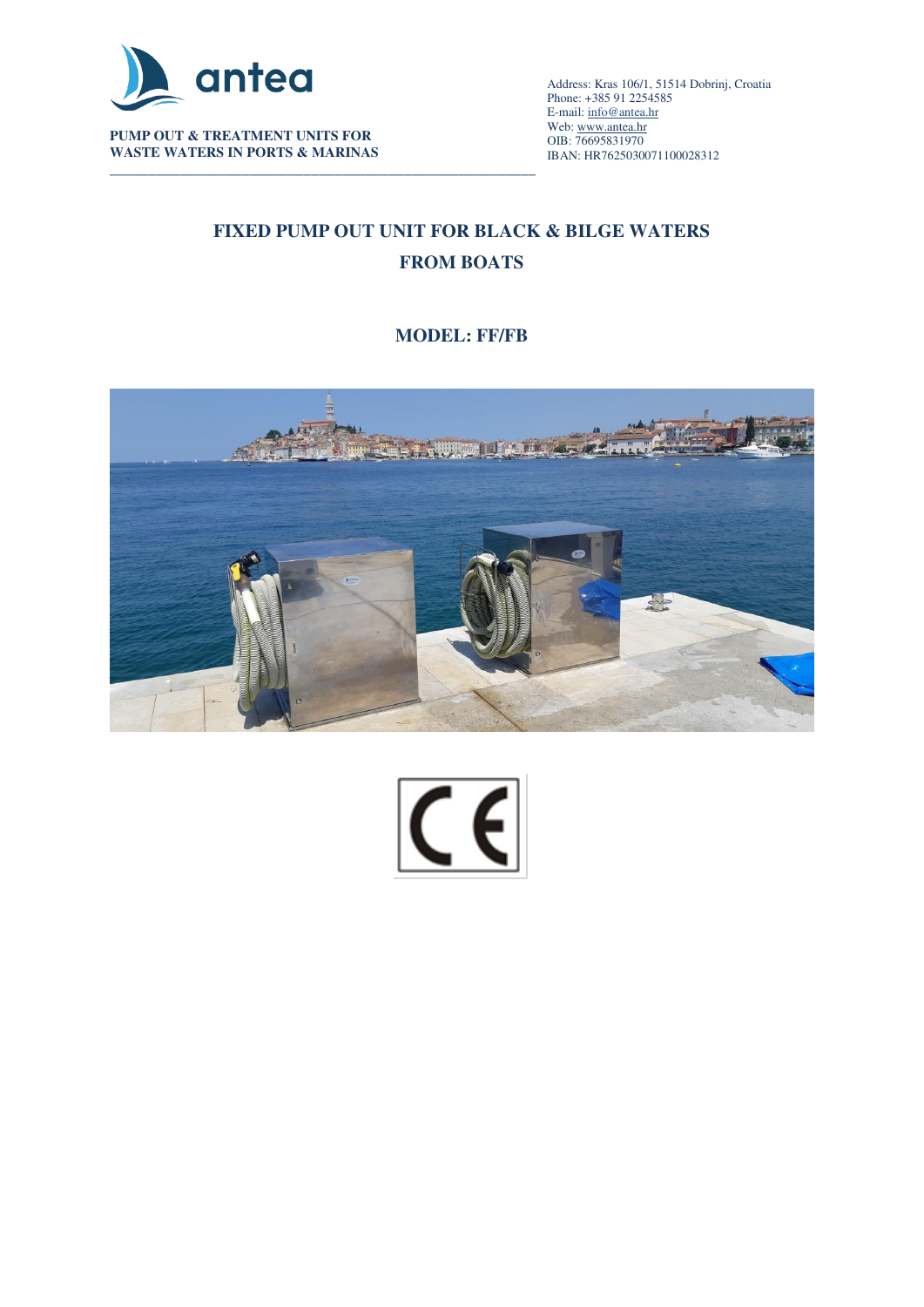

**PUMP OUT & TREATMENT UNITS FOR WASTE WATERS IN PORTS & MARINAS** 

### **1. DESCRIPTION**

Unit is composed of:

- stainless steel housing with dimensions of L=700mm, W=800mm, H=1000mm;
- coil for suction hose
- suction hose diameter 1 ½ '', length up to 20 meters, equiped with fast connection
- special nozzles complete for black water tanks on boat
- peristaltic pump equiped with 2 pcs. of pulse dampeners
- el. motor 2,2 kW
- el. control panel
- connections for hoses

### **2. OPERATING PRINCIPLE**

Place the boat close to the unit. Move the bung of waste water tank on boat. On suction hose connect one of the special nozzles adequate for waste water tank. Suction hose connect to the waste water tank. Open the ball valve on suction hose. Start the pump by pushing the START switch. When the waste water tank on boat is empty, leave the pump to work untill the suction hose and pump are not completly empty. Then push the STOP switch on el. control panel. Turn back the suction hose on coil and close the valve.

Use protect gloves for above operation.

Unit can be used only for one type of waste waters. Or for bilge or for black waters.

## **3. SCHEME**



## **4. ELECTRICAL PANEL**

Power supply 380V/50Hz/3phase. On request we can supply el. motor with power supply 220V/50Hz/1phase.

#### **5. DIMENSIONS AND WEIGHT**

| <b>MODEL</b> | width | length | height | weight |
|--------------|-------|--------|--------|--------|
|              | (mm)  | (mm)   | (mm)   | (kg)   |
| <b>FF/FB</b> | 800   | 700    | 1000   | 230    |